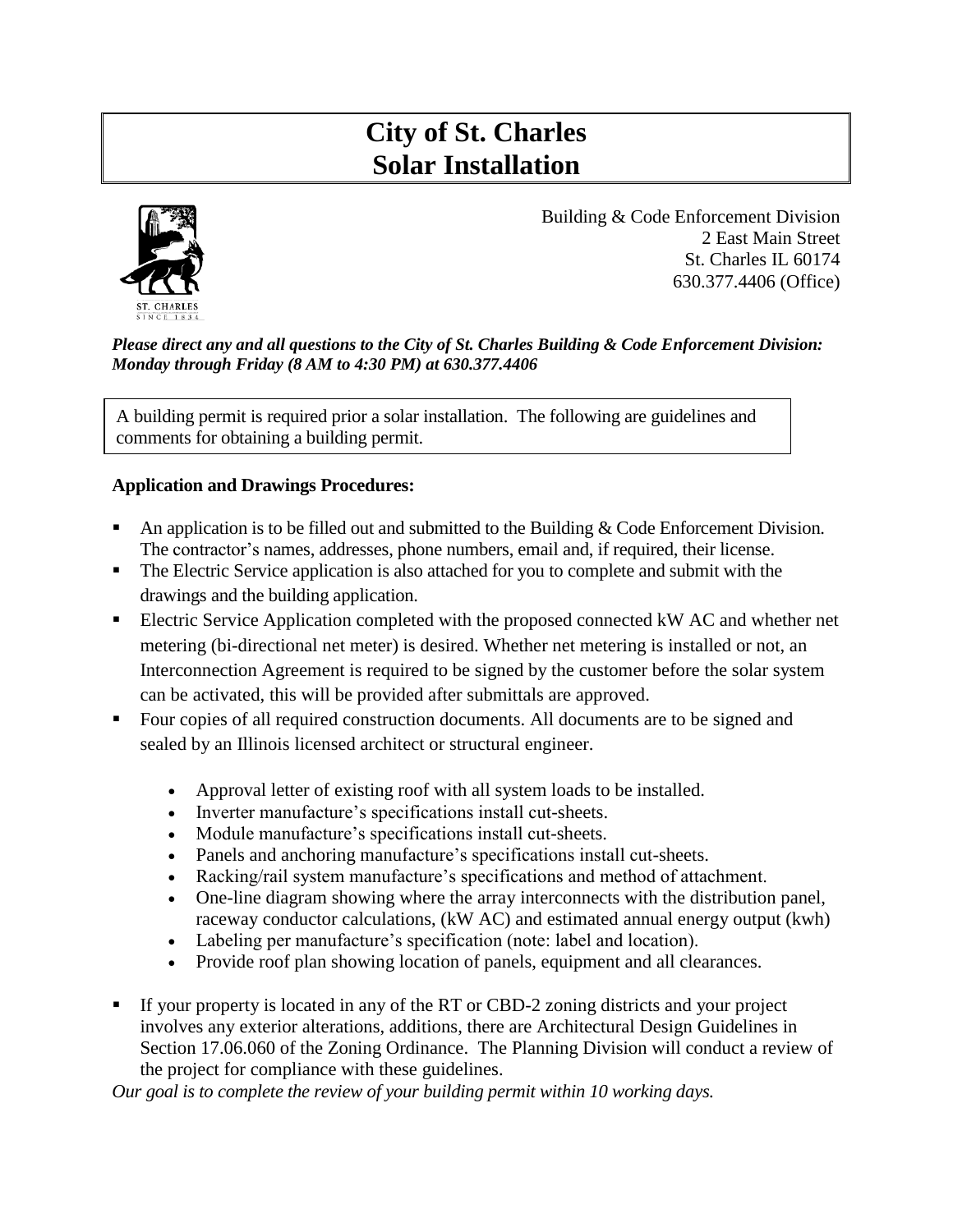**Application – Permit Fees: (All payments are to be made either in the form of cash, check, or money order)**

- **A filing fee is to be paid at time of submission of application and plans.** 
	- o For a **Residential** Solar Installation, the submittal fee is **\$250.00 Additional fees for your permit are to be paid at the time the permit is approved and ready to be obtained.**
	- o For estimated cost up to first thousand (\$1,000.00) dollars, One-Hundred (\$100.00) dollars
	- o For estimated cost from one thousand and one (\$1,001.00) dollars to ten-thousand (\$10,000.00). Six (\$6.00) dollars per/\$1,000.00
	- o For estimated cost from ten-thousand and one (\$10,001.00) to twenty-five thousand (\$25,000.00), Two dollars and 25 cents (\$2.25) per/\$1,000.00
	- o For estimate cost from twenty-five thousand and one (\$25,001.00) dollars on, One-dollar and 50 cents (\$1.50) per/\$1,000.00
	- o For a **Commercial or Industrial** Solar Installation, the submittal fee is **\$375.00 Additional fees** for your permit are to be paid at the time the permit is approved and ready to be obtained**. They are based on the upon the estimated cost of the project:**
		- \$4,001 to \$24,000 at \$6.75 per/\$1,000
		- \$24,001 and above at \$3.10 per/\$1,000
- **Re-inspection fee**. During the construction of your project should you fail any of the required inspections there is a re-inspection charge. The fees are due prior to certificate of occupancy. The fee schedule is as follows;
	- o \$80.00 per re-inspection for all residential final inspections.

## **Overtime Inspections:**

The Building & Code Enforcement Division Manager or his designee may approve requests for overtime inspections for unique circumstances. The charge for an overtime inspection will be a separate charge and will be invoiced to the individual contractor or company who requested the overtime inspection.

## **Consultation Meetings:**

The Building and Code Enforcement Division offers a consultation meeting where you can meet with City staff and discuss any questions or issues on your project., either in the office or on site. To schedule this meeting, please contact our office at 630.377.4406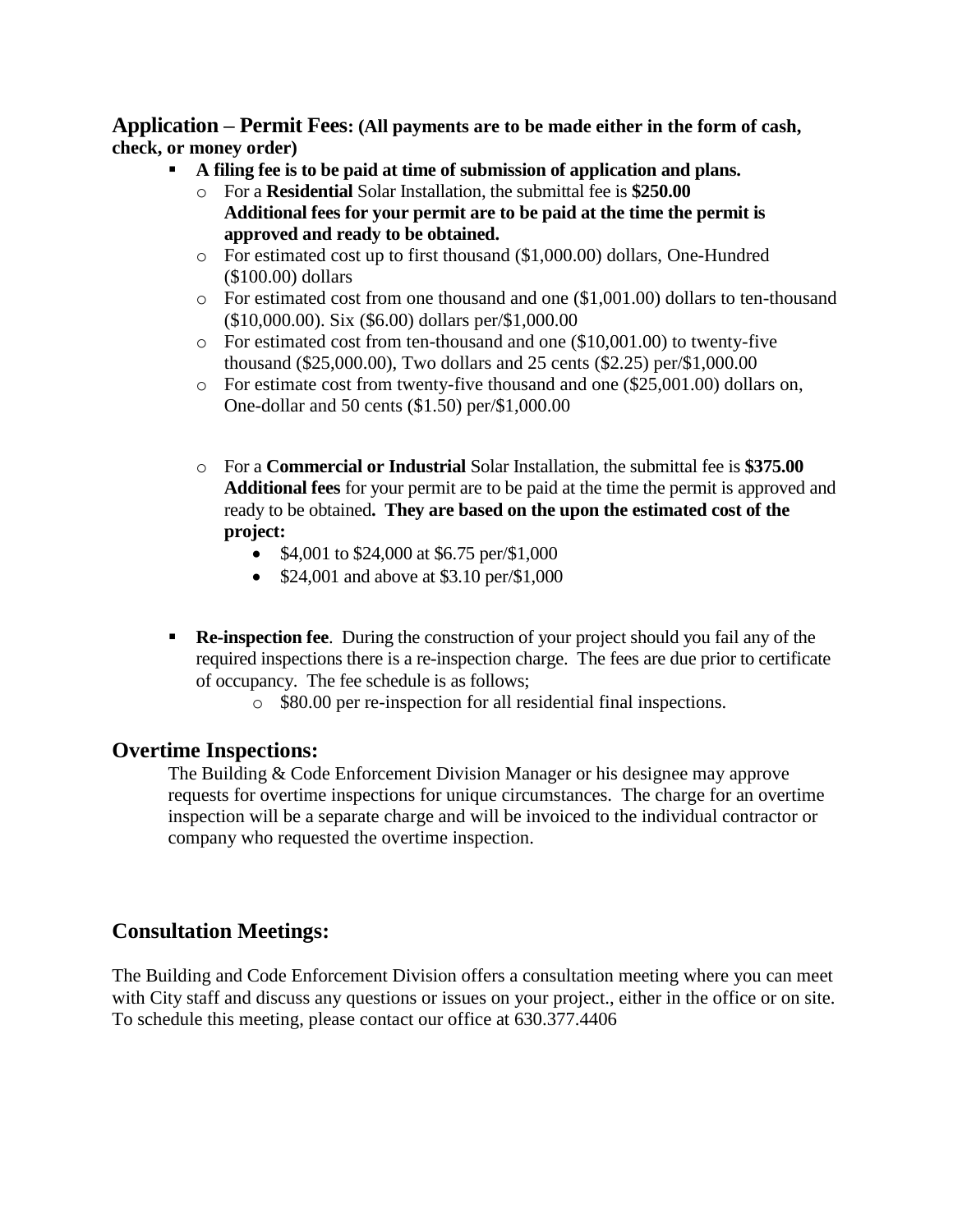## **Building Codes:**

The following are the Building Codes, which the City of St. Charles has adopted:

- ➢ St. Charles Municipal Code
	- o Sections 13.08.315 and 13.08.320 of the City of St. Charles Municipal Code (Residents installing a solar system that is interconnected to the utility distribution system, requires a electric service utility meter enclosure that has a main breaker and meets all current grounding and bonding codes).
- ➢ 2015 International Building Code
- ➢ 2015 International Residential Code
- ➢ International Fire Code
- ➢ Current State Energy Code
- $\geq 2014$  National Electric Code w/ St. Charles amendments
- ➢ International Solar Energy Provisions Code
- ➢ The Building and Code Enforcement Division offers a consultation meeting where you can meet with City staff and discuss any questions or issues on your project., either in the office or on site. To schedule this meeting, please contact our office at 630.377.4406

## **Zoning requirements for Residential and Commercial:**

 $\triangleright$  Solar panels are permitted anywhere within the buildable area of the lot, subject to the same parameters as the principle building. They are not permitted yard encroachments and cannot be placed in the required yard setback areas.

## **Residential:**

- $> 1$ ) Subject to design review if located within one of the RT or CBD-2 zoning districts.
- $\geq$  2) Shall not exceed the permitted maximum allowed height per zoning district.
- ➢ 3) If ground mounted, not located within an easement.
- $\geq 4$ ) If ground mounted, must be located at least 10' from the principle structure and cannot be taller than 20'.
- $> 5$ ) Subject to Historic Preservation Commission review if located in the Historic District.

## **Commercial:**

- ➢ Subject to design review if located within the BL, BC, OR, CBD-1 and CBD-2 zoning districts.
- ➢ If ground mounted, cannot be located within an easement.
- ➢ Shall not exceed the permitted maximum allowed height per zoning districts.
- ➢ Subject to Historic Preservation Commission review, if located in the Historic District.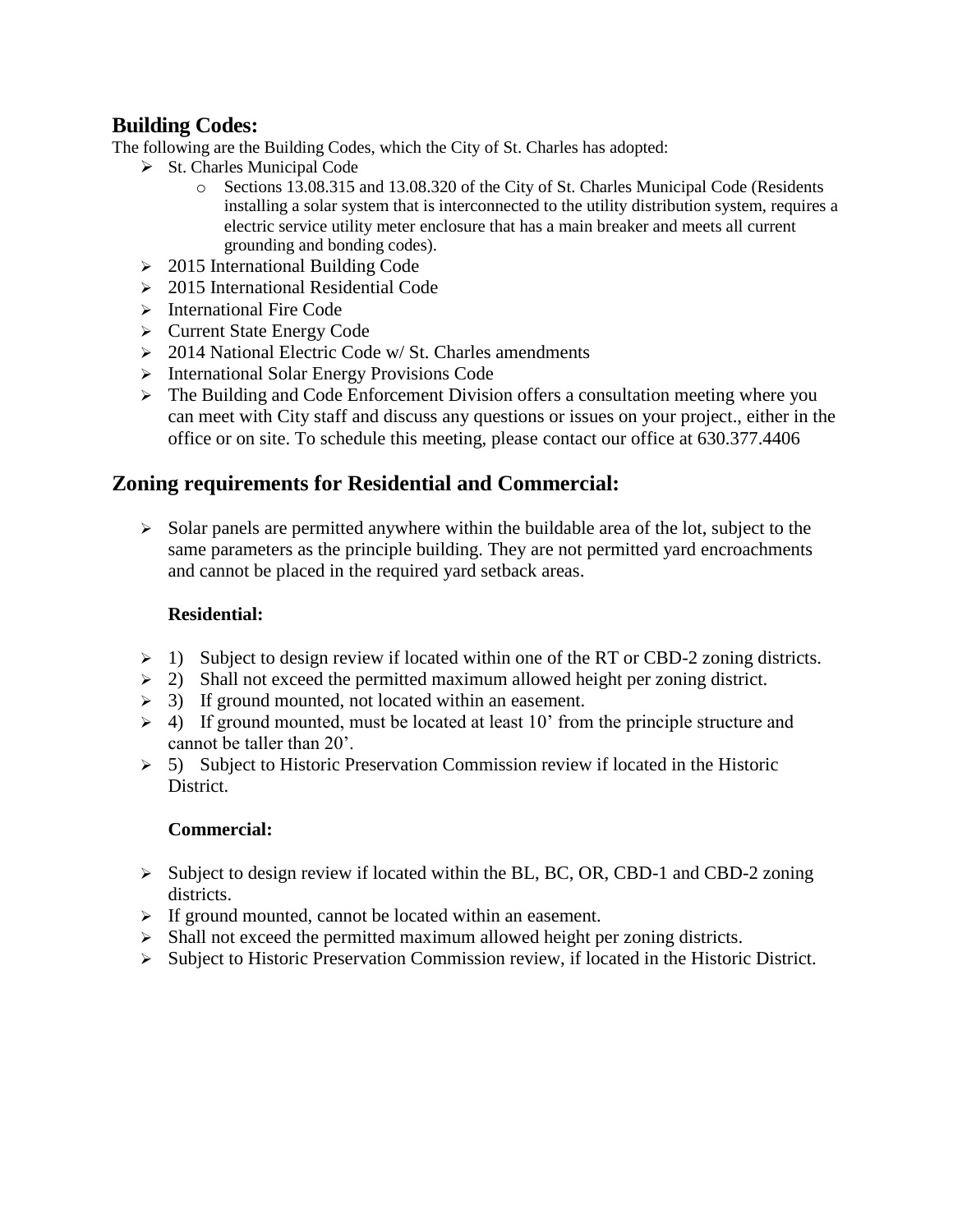## **General Comments:**

- $\triangleright$  R105.7 Placement of permit. The building permit card shall be kept on the site (in the window) of the work and be visible from the street until such time as a certificate of occupancy permit has been issued, or a final inspection has been performed.
- ➢ The Permit Conditions form and stamped "FIELD COPY" of plans are to be on site for all inspections.
- $\triangleright$  A minimum 24 -hour notice is required when scheduling any inspection.
- $\triangleright$  The building permit card shall be kept on site, posted in a window visible from the street until a certificate of completeness has been issued, or final inspection has been performed.
- $\triangleright$  The approved stamped drawing shall be kept on the site of the project and available at all inspections.
- $\triangleright$  It is the responsibility of the general contractor and/or the owner to provide all the subcontractors with a copy of all permit conditions and the inspections.
- $\triangleright$  A Final Inspection will need to be scheduled (a Building and Electric Inspector) through the Building Department. Please have the permit number and the address scheduling (630.377.4406)

## **Homeowner – Contractor Responsibilities:**

- $\checkmark$  It is the responsibility of the homeowner/contractor to schedule with the Building Department the required inspections. The required inspections are indicated on the Plan Review form, which is attached to your permit and the Field Copy of drawings. When calling to schedule an inspection, please have the address and the permit number.
- $\checkmark$  Call J.U.L.I.E. (Joint Underground Location for Inspectors and Engineers) at least 48-hours prior to any digging to locate any underground utilities. **(1-800/892-0123)**
	- Electric Utilities Red
	- Comcast (Cable) Orange
	- Northern Illinois Gas (NICOR) Yellow
	- Sewer Utilities Green
	- Telephone Utilities Orange
	- Water Utilities Blue

Created 01/23/202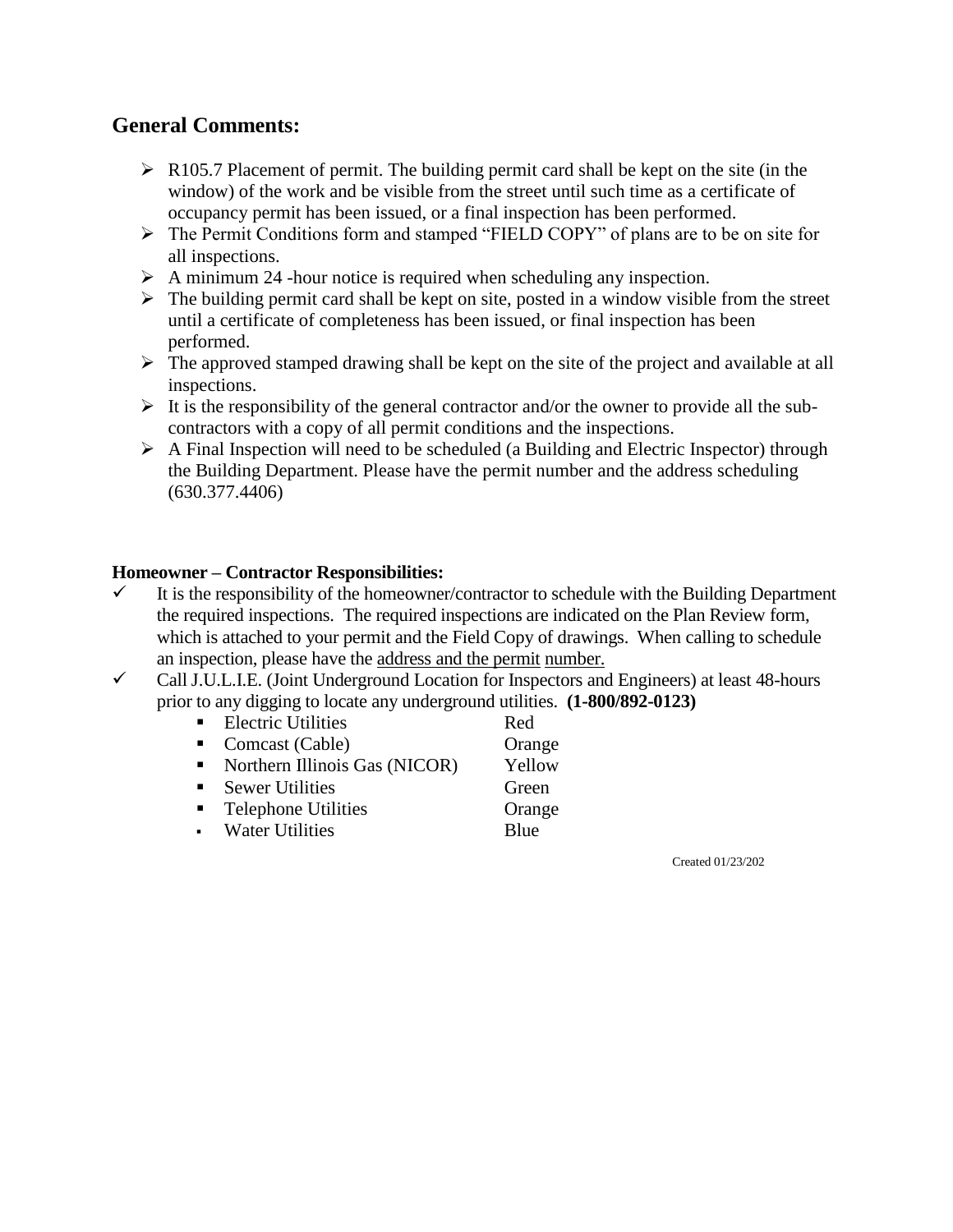

## Electric Service Application – New Service/Upgrade

(Each individual service will require a complete and separate application)

|                                                                                                                                                                                                                                                                                                                                                                                                                                                                                                                                                                                                                                                                                                                                                                                                                                                                                                                                                                                                                                                                                                                                                                                                                                                                             | Name: Name and the second contract of the second contract of the second contract of the second contract of the second contract of the second contract of the second contract of the second contract of the second contract of           |  |  |
|-----------------------------------------------------------------------------------------------------------------------------------------------------------------------------------------------------------------------------------------------------------------------------------------------------------------------------------------------------------------------------------------------------------------------------------------------------------------------------------------------------------------------------------------------------------------------------------------------------------------------------------------------------------------------------------------------------------------------------------------------------------------------------------------------------------------------------------------------------------------------------------------------------------------------------------------------------------------------------------------------------------------------------------------------------------------------------------------------------------------------------------------------------------------------------------------------------------------------------------------------------------------------------|-----------------------------------------------------------------------------------------------------------------------------------------------------------------------------------------------------------------------------------------|--|--|
|                                                                                                                                                                                                                                                                                                                                                                                                                                                                                                                                                                                                                                                                                                                                                                                                                                                                                                                                                                                                                                                                                                                                                                                                                                                                             |                                                                                                                                                                                                                                         |  |  |
|                                                                                                                                                                                                                                                                                                                                                                                                                                                                                                                                                                                                                                                                                                                                                                                                                                                                                                                                                                                                                                                                                                                                                                                                                                                                             | Contact Name: Name and Solid Contact Name and Solid Contract Name and Solid Contract Name and Solid Contract On the Solid Contract On the Solid Contract On the Solid Contract On the Solid Contract On the Solid Contract On<br>Phone: |  |  |
|                                                                                                                                                                                                                                                                                                                                                                                                                                                                                                                                                                                                                                                                                                                                                                                                                                                                                                                                                                                                                                                                                                                                                                                                                                                                             | Requested Service Date:<br>Application Date: 1988                                                                                                                                                                                       |  |  |
| <b>Existing Building</b><br>Other<br><b>New Building</b><br><b>Service Voltage Requested</b><br>Residential<br>____ Residential: Single family<br>_____ Temp Connection<br>___ Single Phase 120/240<br>Commercial<br>______ Street Lights<br>$\frac{1}{\sqrt{1-\frac{1}{2}}\sqrt{1-\frac{1}{2}}\sqrt{1-\frac{1}{2}}\sqrt{1-\frac{1}{2}}\sqrt{1-\frac{1}{2}}\sqrt{1-\frac{1}{2}}\sqrt{1-\frac{1}{2}}\sqrt{1-\frac{1}{2}}\sqrt{1-\frac{1}{2}}\sqrt{1-\frac{1}{2}}\sqrt{1-\frac{1}{2}}\sqrt{1-\frac{1}{2}}\sqrt{1-\frac{1}{2}}\sqrt{1-\frac{1}{2}}\sqrt{1-\frac{1}{2}}\sqrt{1-\frac{1}{2}}\sqrt{1-\frac{1}{2}}\sqrt{1-\frac{1}{2}}\sqrt{1-\frac{1}{2}}\sqrt{1-\frac$<br><b>Industrial</b><br>estimated # of units______<br>$\frac{120}{208}$<br>_____ Commercial<br>277/480<br>____ Upgrade Service<br>New Service<br>___ Relocate Service<br>____Relocate<br>Commercial: Multi Family<br>Other<br>___ Convert OH<br>_____ Antenna Site<br>estimated # of units<br>____ Signage Lights _____ Industrial<br>to UG<br>______ Solar-Wind-Generator ______ Other Proposed Generator kW ____________<br><b>Service Panel:</b><br>____ Electric Vehicle Chargers<br>Present Rating (amps)<br>Present Peak kW (Demand)<br>Estimated Peak kW (Demand)<br>Proposed Interconnected kW AC |                                                                                                                                                                                                                                         |  |  |
| <b>SERVICE ADDRESS</b>                                                                                                                                                                                                                                                                                                                                                                                                                                                                                                                                                                                                                                                                                                                                                                                                                                                                                                                                                                                                                                                                                                                                                                                                                                                      | (A complete and accurate service address is required before service may be installed)                                                                                                                                                   |  |  |
|                                                                                                                                                                                                                                                                                                                                                                                                                                                                                                                                                                                                                                                                                                                                                                                                                                                                                                                                                                                                                                                                                                                                                                                                                                                                             |                                                                                                                                                                                                                                         |  |  |
|                                                                                                                                                                                                                                                                                                                                                                                                                                                                                                                                                                                                                                                                                                                                                                                                                                                                                                                                                                                                                                                                                                                                                                                                                                                                             | Subdivision: Lot # Real Estate Permanent Tax #<br>Legal Description (attach sheet if necessary): __________________________________                                                                                                     |  |  |
| Address:                                                                                                                                                                                                                                                                                                                                                                                                                                                                                                                                                                                                                                                                                                                                                                                                                                                                                                                                                                                                                                                                                                                                                                                                                                                                    |                                                                                                                                                                                                                                         |  |  |

| <b>CUSTOMER BILLING ACCOUNT INFORMATION</b><br>(This information will be used for utility billing purposes for the account)                                                                                                    |                             |  |
|--------------------------------------------------------------------------------------------------------------------------------------------------------------------------------------------------------------------------------|-----------------------------|--|
| Name: Name and the second contract of the second contract of the second contract of the second contract of the second contract of the second contract of the second contract of the second contract of the second contract of  |                             |  |
| Street Address: No. 2016. The Street Address: No. 2016. The Street Address: No. 2016. The Street Address: No. 2017. The Street Address: No. 2017. The Street Address: No. 2017. The Street Address: No. 2017. The Street Addre |                             |  |
|                                                                                                                                                                                                                                | Phone: $\frac{1}{2}$ Phone: |  |
|                                                                                                                                                                                                                                |                             |  |
| Title: Title:                                                                                                                                                                                                                  | Phone:                      |  |
|                                                                                                                                                                                                                                |                             |  |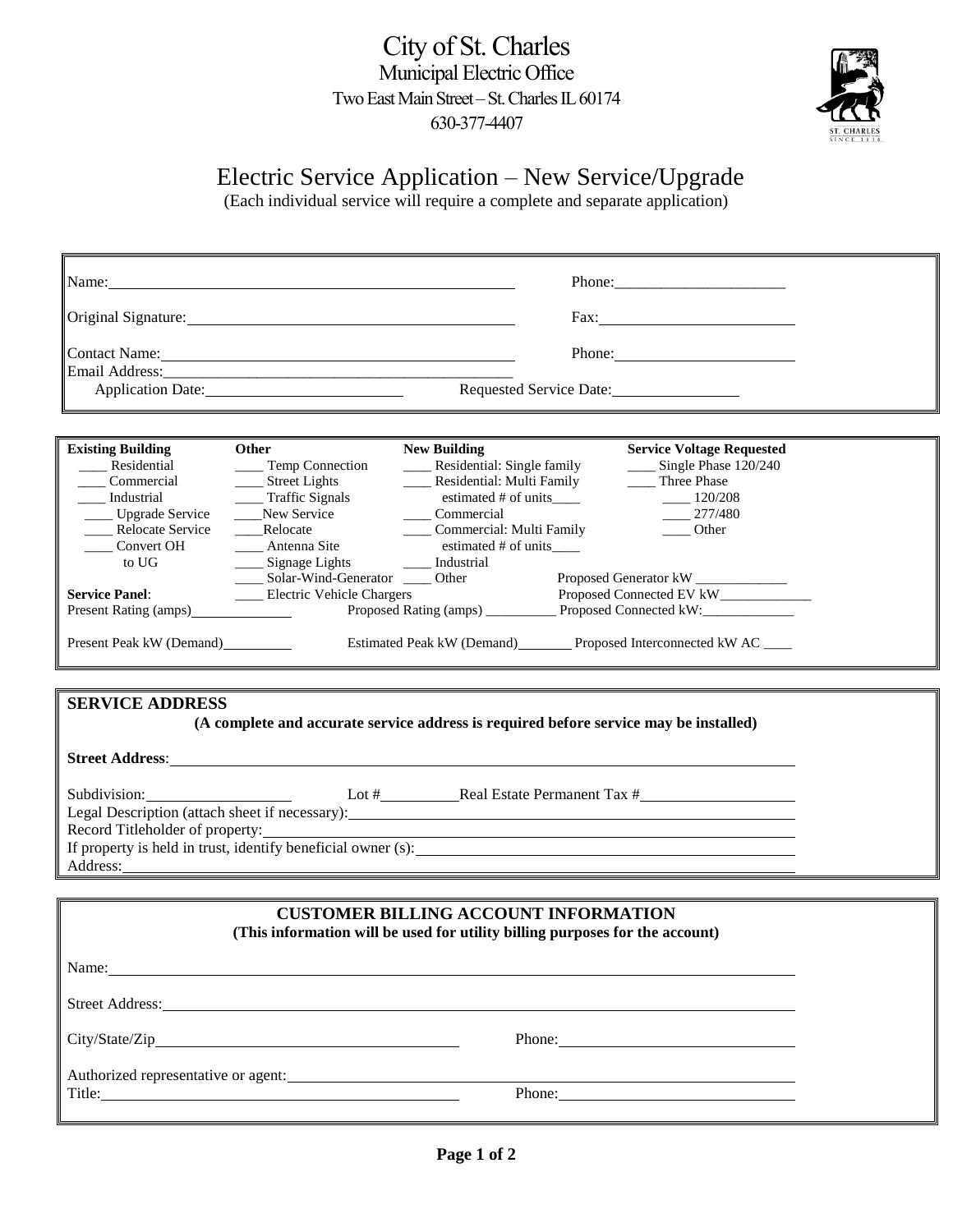Application Accepted By: Date Application Received:

Date Payment Received: Method of Payment:

Building Permit No.:

| <b>ELECTRIC DEPARTMENT CHARGES</b> |                    |                                                   |                                   |  |
|------------------------------------|--------------------|---------------------------------------------------|-----------------------------------|--|
|                                    |                    |                                                   |                                   |  |
| <b>ITEM</b>                        | $\angle$ ACCOUNT # | <b>CHARGES</b> (\$)                               | <b>AMOUNT PAID</b>                |  |
| Project Cost:                      | $-20099945405$     |                                                   | and the state of the state of the |  |
| <b>SOCC: VACANT</b>                | 200999 48500       |                                                   |                                   |  |
| <b>SECC: VACANT</b>                | 200999 48501       |                                                   |                                   |  |
| SOCC:                              | 200999 48502       |                                                   | N/A                               |  |
| SECC:                              | 200999 48503       | <u> 1980 - Johann Barnett, fransk politiker (</u> |                                   |  |
| <b>Upgrade Charges:</b>            | 200999 48504       |                                                   |                                   |  |
| Engineering:                       | 200999 45206       |                                                   |                                   |  |
| Temp Connection:                   | 200999 45407       |                                                   |                                   |  |
| Electric Improvement:              | $-20099945404$     |                                                   |                                   |  |
| Relocation                         |                    |                                                   |                                   |  |
| Subtotal                           |                    |                                                   | N/A                               |  |
| Less contribution- if applicable   |                    |                                                   | N/A                               |  |
| <b>Total Amount of Charges:</b>    |                    |                                                   |                                   |  |

## **Electric Project No.:\_\_\_\_\_\_\_\_\_\_\_\_\_\_\_\_\_\_\_\_\_\_\_\_\_\_\_\_\_\_**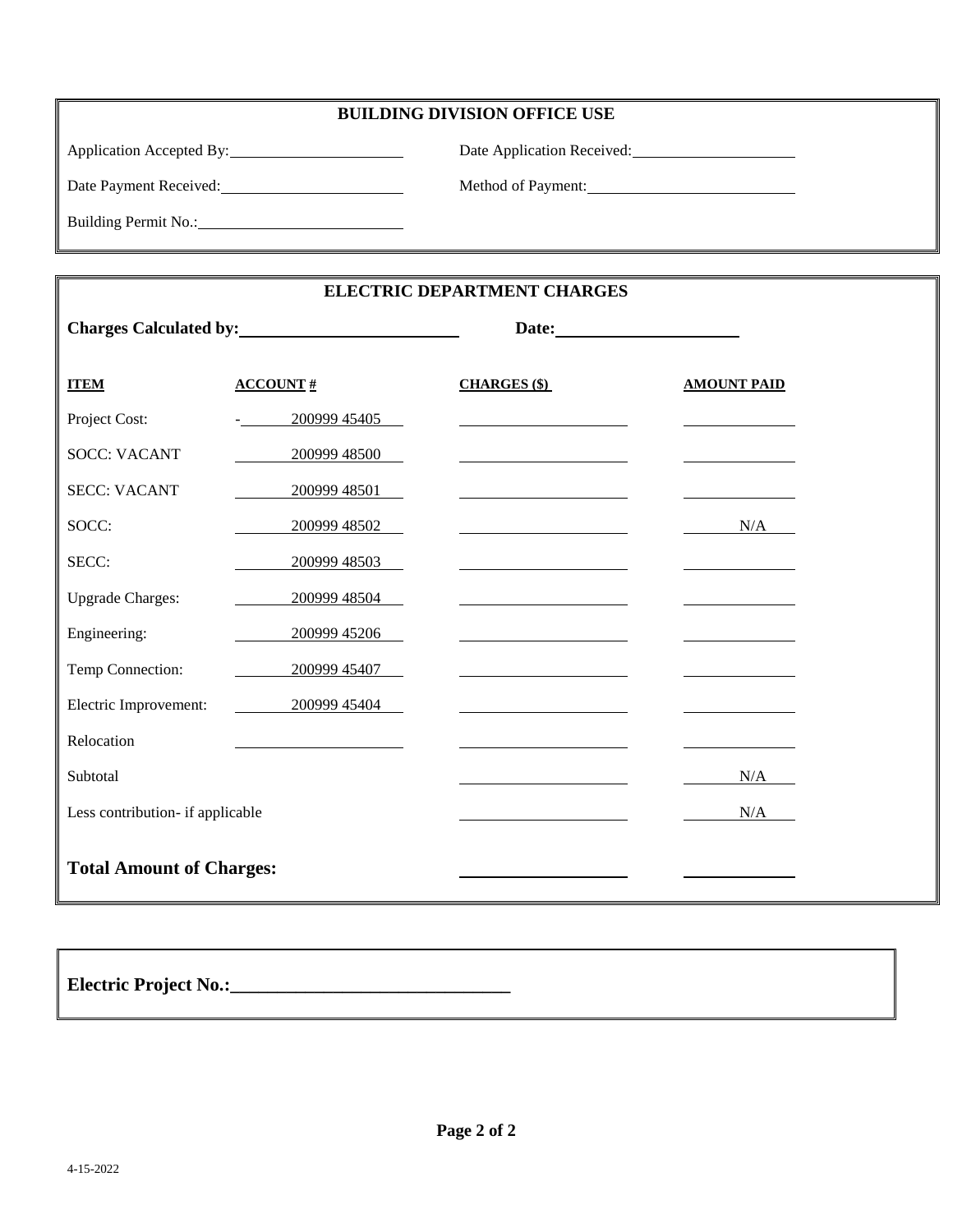**CITY OF ST CHARLES**



**Application for Building Permit for Commercial Alteration Solar**

|                  | PLEASE PRINT ALL INFORMATION                                                                                                                                                                                                                                                                                                                                      |  |  |
|------------------|-------------------------------------------------------------------------------------------------------------------------------------------------------------------------------------------------------------------------------------------------------------------------------------------------------------------------------------------------------------------|--|--|
|                  |                                                                                                                                                                                                                                                                                                                                                                   |  |  |
|                  |                                                                                                                                                                                                                                                                                                                                                                   |  |  |
|                  | Sq. Ft. of construction area: Existing Electric Service amps. Size of existing Water Meter :<br>Will this work include moving, upgrading or replacing the Electric, Water or Sanitary Service? Yes No (circle one)                                                                                                                                                |  |  |
| $\Box$           | <b>Check List for Submittal of Application:</b><br>Is your property located in the Historic Preservation District? Yes/No If yes, your application and plans will need to<br>be reviewed by the Historic Preservation Committee.                                                                                                                                  |  |  |
| $\Box$<br>$\Box$ | Is your property located in the RT or CBD Zoning District? If yes, your application and plans are to have an<br>Architectural Consult Meeting with our Planning Division before we can issue your permit.<br>Building Permit Application – Completely Filled Out.                                                                                                 |  |  |
| $\Box$           | If any roofing is conducted by anyone other than the owner we need a copy of the Roofing Contractor's Illinois State<br>License.                                                                                                                                                                                                                                  |  |  |
| $\Box$           | Electric Service Application completed with the proposed connected kW AC and whether net metering (bi-<br>directional net meter) is desired. Whether net metering is installed or not, an Interconnection Agreement is required<br>to be signed by the customer before the solar system can be activated, this will be provided after submittals are<br>approved. |  |  |
| $\Box$           | Three copies of all required construction documents. All documents are to be signed and sealed by an Illinois<br>licensed architect or structural engineer.                                                                                                                                                                                                       |  |  |
|                  |                                                                                                                                                                                                                                                                                                                                                                   |  |  |

| <b>Owner of the Property:</b> | Applicant:                    |
|-------------------------------|-------------------------------|
| Name:                         | Name:                         |
|                               |                               |
|                               | City/State/Zip Code:          |
|                               |                               |
| Telephone NO.                 | Telephone NO.                 |
| <b>General Contractor:</b>    | <b>Electrical Contractor:</b> |
|                               | Name:                         |
|                               |                               |
| City/State/Zip Code:          | City/State/Zip Code:          |
|                               |                               |
| Telephone NO.                 | Telephone NO.                 |